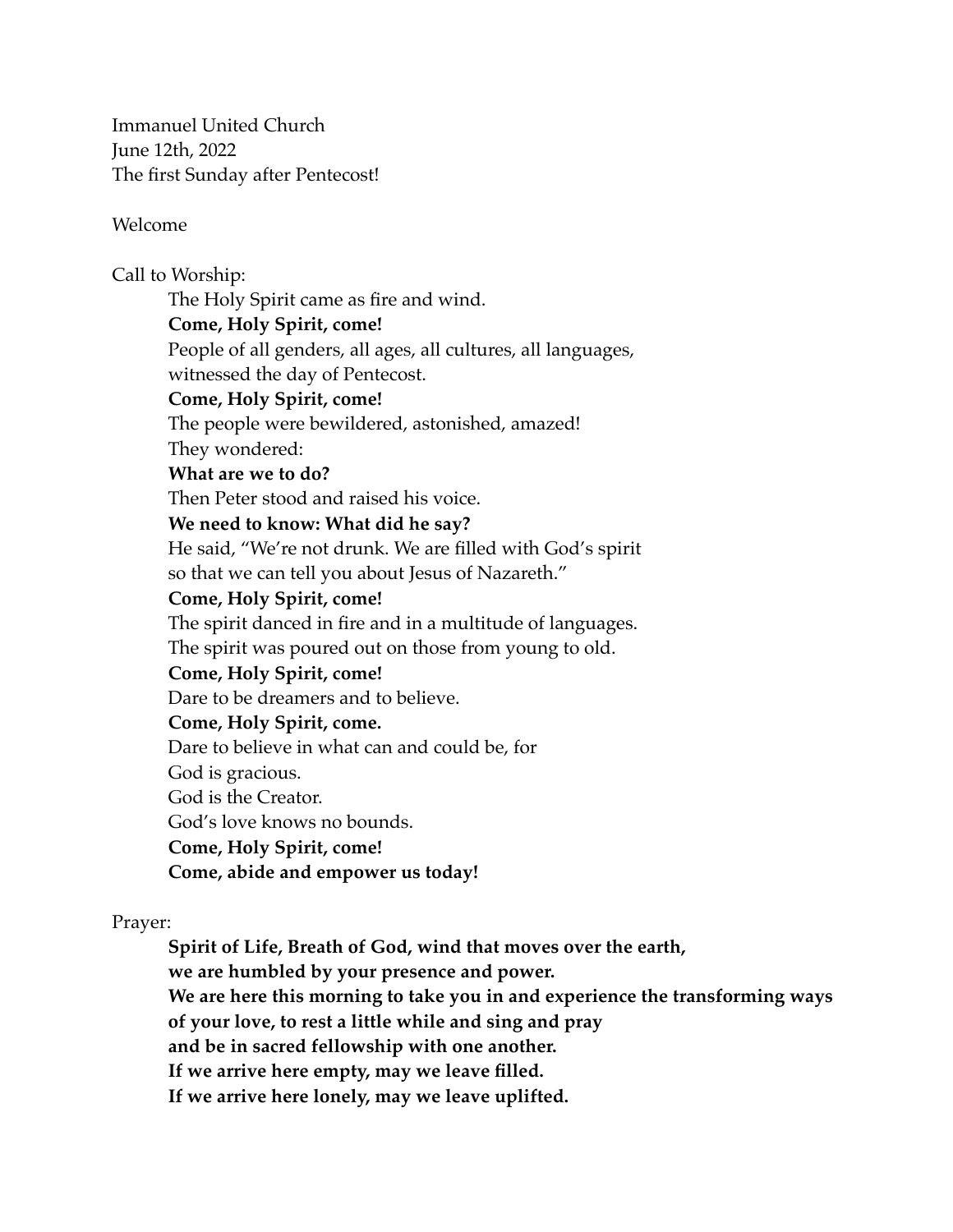# **If we arrive here anxious, may we leave knowning peace. May we be a blessed and blessing people today and every day. Amen.**

## Hymn: VU 382 *Breathe On Me, Breath of God*

### Scripture: John 7:37-39

On the last day of the festival, the great day, while Jesus was standing there, he cried out, "Let anyone who is thirsty come to me, and let the one who believes in me drink. As the scripture has said, 'Out of the believer's heart shall flow rivers of living water.'" Now he said this about the Spirit, which believers in him were to receive; for as yet there was no Spirit, because Jesus was not yet glorified.

Reflection: *Let Justice Flow* Jane Nicholls

## Good morning.

For anyone who might be a visitor, my name is Jane Nicholls and I am a long-time member here at Immanuel. I have several reasons for speaking with you today. Over the past few months, sponsored by our congregation, I have been taking a course from Lynda Trono, community minister at 1 Just City. The course is called **Let Justice Flow**, and has as its aim "to explore discipleship and mission through learning in community, theological reflection and volunteering at 1 Just City sites." This morning I want to share with you some background about 1 Just City, how I became involved and a bit of what I learned. Finally, I want to extend an invitation to you folks about how you might become involved as well.

As many of you know, I serve on the Council of Immanuel. For many years, although recently that has changed, I was the liaison person for the Living Our Faith in the World cluster. As such, I had regular contact with Ruth Shepherd, who serves as the guiding elder for that cluster. It was my job to ensure that anything Ruth wanted to share with Council got shared. It was as this liaison person that Ruth contacted me with an opportunity this past September. The folks involved in the work of Living our Faith in the World had been made aware of the opportunity presented by this course. None of those folks had the requisite time, health or energy to take the course. Ruth knew that I had recently retired from teaching and wondered if I might be interested. I decided to give it a go. The church generously paid my registration fee, and Ruth offered up support from both herself and Dianne Tucker.

When I signed up for the course, I didn't know much about 1 Just City. I knew that it was a charitable organization with strong ties to the United Church. I had heard of the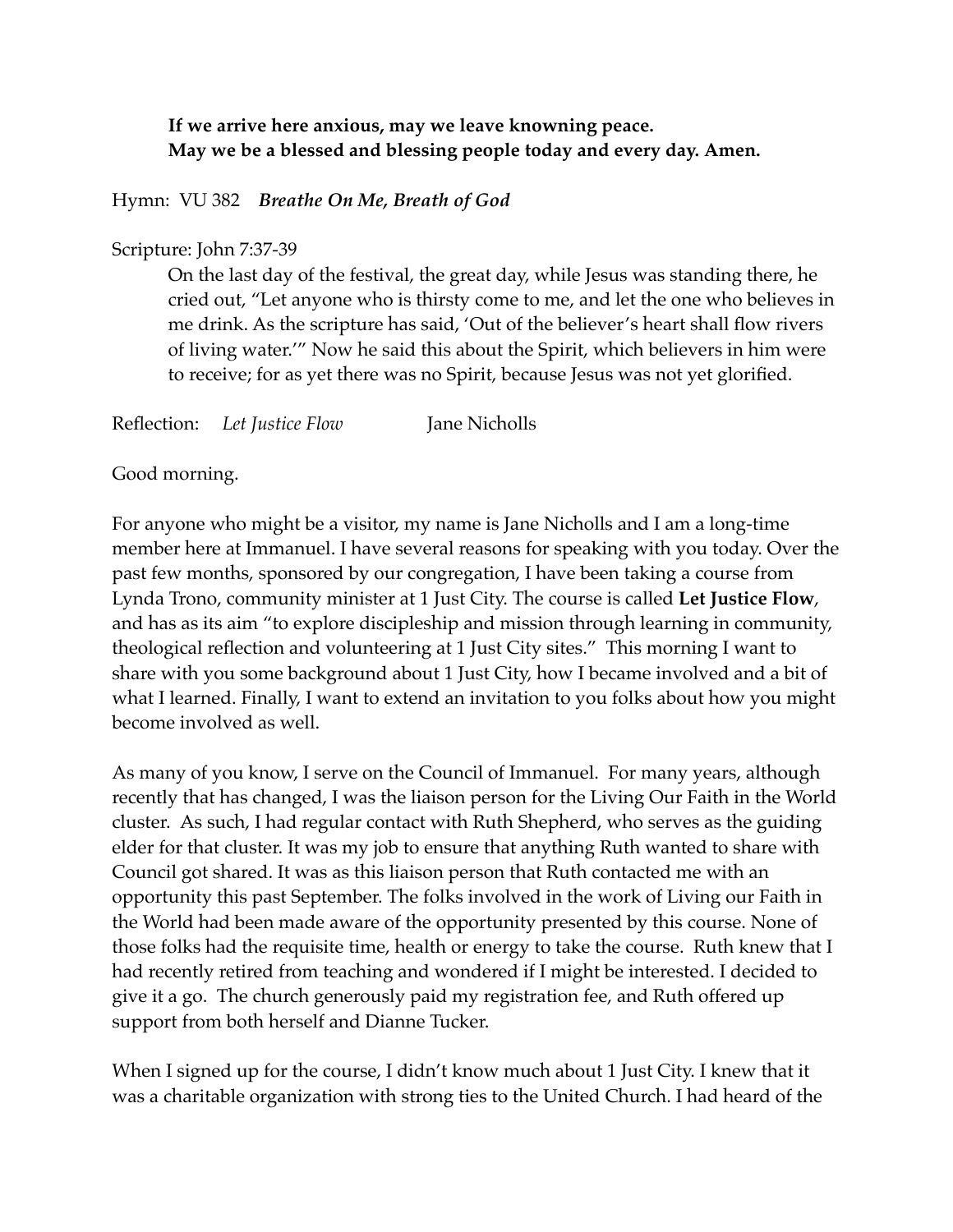St Matthew's Maryland site, and knew that members of our congregation made sandwiches for them and that was about as far as it went. I am certain that many of you will know much more than that, but I am going to give us all a bit of background, some of it taken from their website and some I learned as I went along. This is a direct quote from their web site:

*We work towards a city where all are cared for, have enough to eat, a place they belong, and feel loved. Our four pillars are: Loving the Underloved, Working Towards Reconciliation, Growing Individual's Capacity, and Building Inclusive Communities.*

*1JustCity is an organization that supports three drop-in community centres in Winnipeg's core neighbourhoods: West Broadway, the West End and Osborne Village. Our services include daily meals, art, senior's programs, sharing circles, haircuts, showers, laundry, toiletries, and clean undergarments. In the winter months we also run the pop-up warming centre in Osborne Village: Just a Warm Sleep.*

1 Just City is an umbrella organization, that has replaced some former United church initiatives, such as Stella Mission, West Broadway Community Ministry and St Matthew's Maryland Community Ministry. Interestingly, 1 Just City does not have a specific religious affiliation any more. On the day of our first session, Josh Ward, who is a director, talked to us about how many of the clientele served by 1 Just City had negative experiences with church, including but not limited to residential school trauma. Many people felt more comfortable coming to a place that did not have specific ties to a church, although some employees still do.

And now a bit more about the course. There were 12 participants, and Lynda. Many of us came from the United Church, but there were also folks from the Anglican and Mennonite churches. We had the opportunity to learn in community and grow our understanding of the realities facing those who live in poverty. We had the chance to volunteer at 1 Just City sites, meet people from different walks of life, engage in role play and hear some dynamic speakers. The group of us became really bonded and are making plans to continue to work together, even though the course has ended. We had some challenges associated with COVID-19, necessitating a switch to Zoom for awhile. Other times, we were able to meet in person and share a meal before studying and learning together. Most of our sessions took place at the West Broadway site, located in Young United Church, but we also had a session at Oak Table (Augustine United Church) and at St. Matthew's Maryland.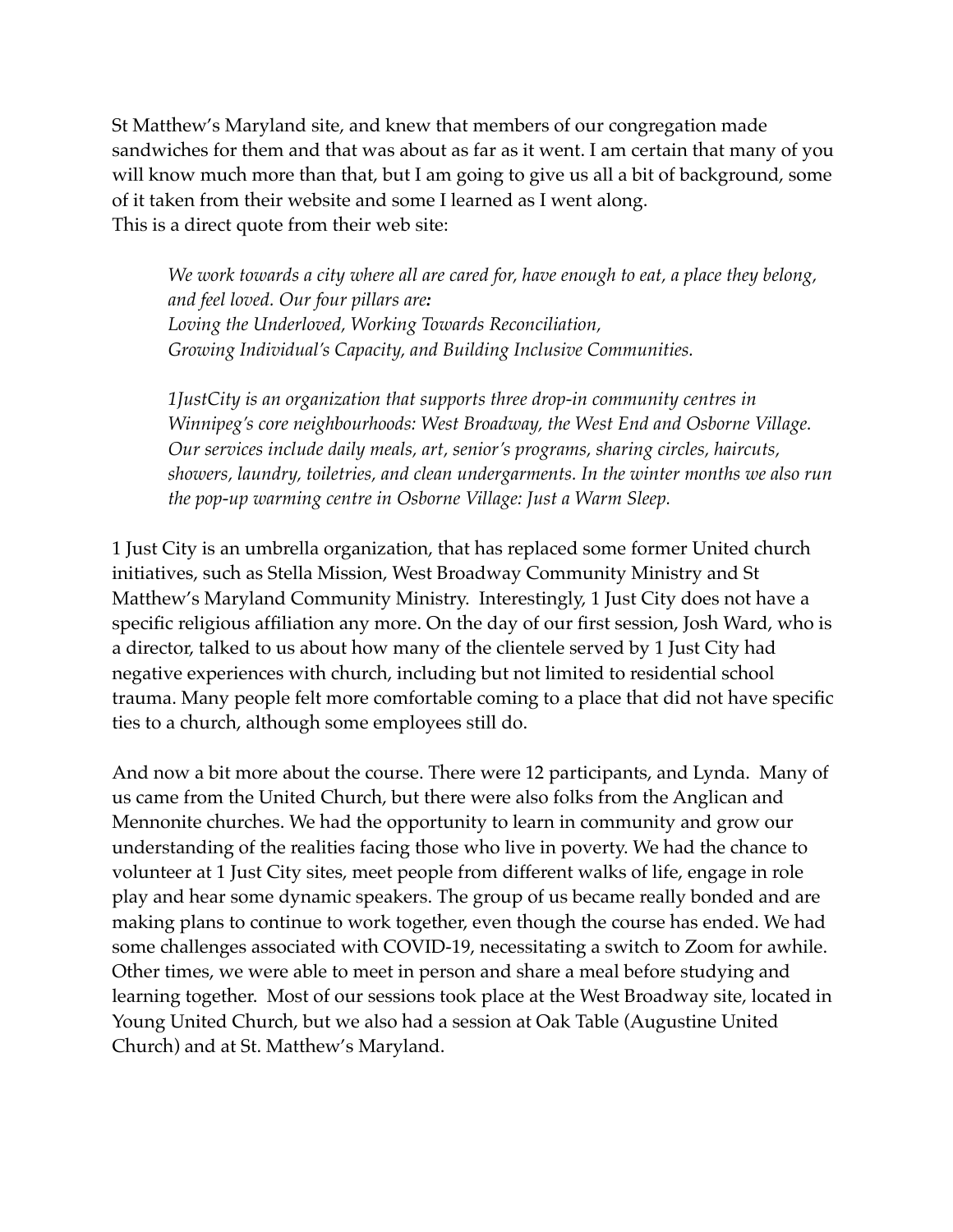We were given fairly strict guidelines about preserving people's dignity and privacy, so I am not going to mention any specific names unless I have that person's permission.

I would like to highlight for you some of the things I learned and discussed during the course. Regarding the issue of poverty, we played a "Poverty Monopoly" game where we were assigned a life circumstance, told what amount of money we would receive from social assistance, and then had to plan our lives. I was part of a couple, and I was amazed how little we were given to live on – the money didn't even cover rent for a not-so-great apartment – my partner and I had to live in a rooming house if we wanted to be able to eat. You drew cards, as in Monopoly, and various things, positive or negative, happened to you. It was amazing how much an extra \$200 expense could set you back, or how much a \$50 windfall could help. Differing life circumstances brought differing amounts of money, and I could see how having children could be seen as a "money maker," since those with children were given significantly more money. I know it was a game, but it surprised me that I got very emotionally involved in it. In fact, my inclination was to try and cheat – to misrepresent my circumstances if I thought it would help me financially. This small taste of planning a life where money is very scarce was very eye-opening.

We also learned a lot about food insecurity. I learned that it is possible to find enough food/groceries from charitable organizations and food banks in Winnipeg, but it takes an extraordinary amount of time, which I had not ever thought about before. You have to know which agency is handing out food when and which days of the week are good for getting emergency groceries. You will have to stand in line at some of these places, so you need to be prepared for that. Lynda Trono told us that she had estimated that, if you wanted to get all your food and groceries from charitable agencies, it probably took the equivalent number of hours to a half time job, not to mention the organizational skills of a project manager. I spoke with several of Winnipeg's "food insecure" folks over the last few months, and almost without exception people were both grateful and thankful for what they received.

We had several presentations that addressed the issue of belonging and feeling cared for. We heard from a woman who spends a lot of time with addicts, and I think she said she had dispensed Narcan more times than she could count, Narcan being the antidote for opiate overdoses. I was struck by this woman's compassion and commitment for treating addicts as real people, for whom addiction did not have to be the only thing that defined them. We had a guest speaker who had been abducted and raped, and after counselling had become a volunteer for a drop-in centre in Winnipeg. This woman still suffered from debilitating PTSD symptoms, but she radiated such vivacity and joy for life and was so happy to give back to the organization and the people that had helped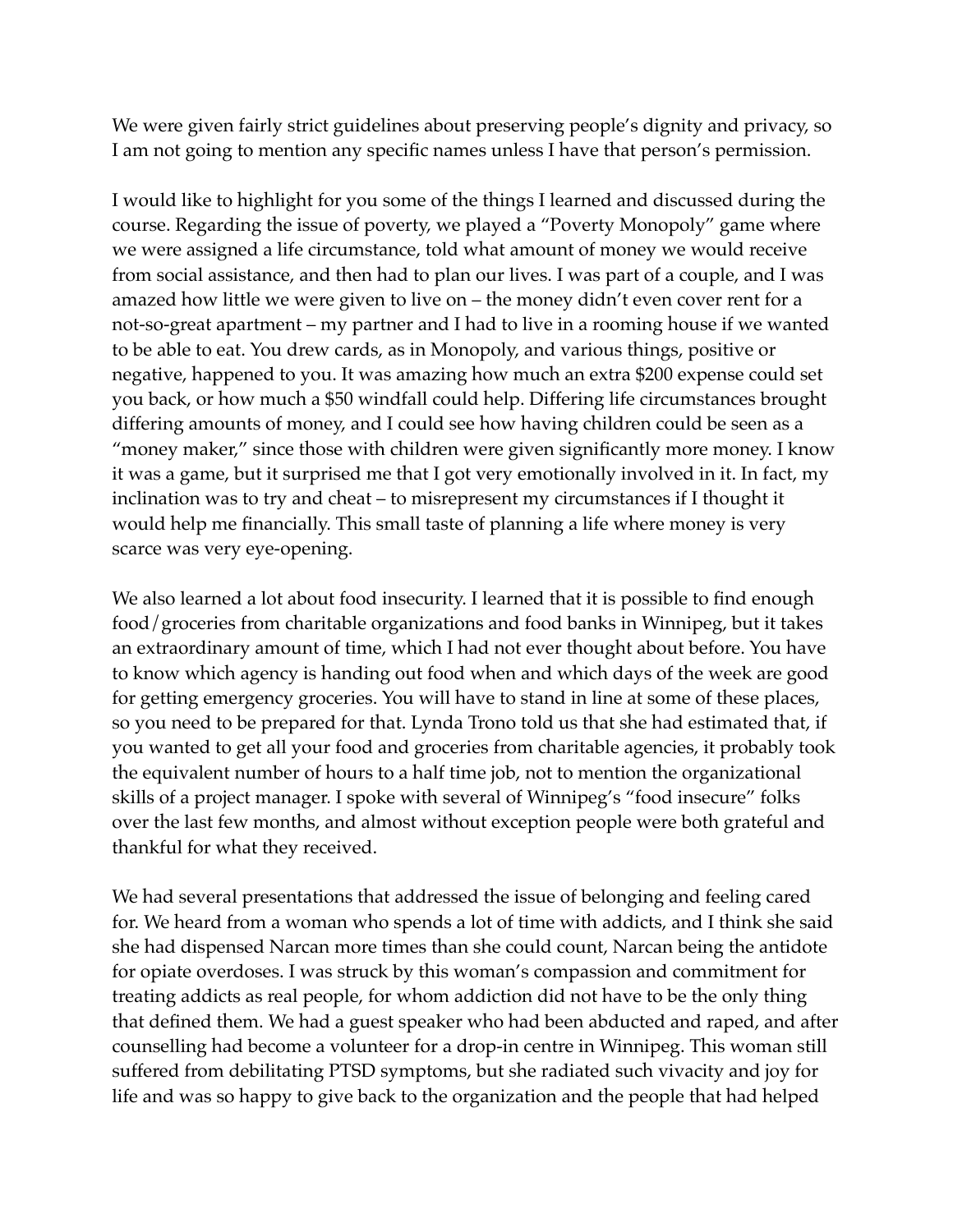her. We also had a presentation from a trans woman, who was a military helicopter pilot before transitioning from male to female. She was very matter of fact about the challenges she had faced and spoke with a wry sense of humour. I couldn't even begin to imagine what it must have been like for her, to be in a macho, often misogynistic organization like the military, and know that she wanted to change her gender identity. No wonder she waited until she retired from the military to do so.

Some of the most challenging and rewarding sessions we had concerned 1 Just City's goal of working toward reconciliation. On a Saturday, we spent our whole day at the Oak Table site, listening to folks affected by residential schools. I found the day both exhausting and profoundly moving. The people who spoke to us were employees of 1 Just City and I don't want to share any of their details. Instead, I am going to quote Richard Wagamese the well known Canadian indigenous author. I think his point of view is very similar to what we heard. This is taken from Chapter 6 of the book **Stolen Lives: The Indigenous Peoples of Canada and the Indian Residential Schools**, and it speaks to the effect of residential schools on those who did not even attend them.

*I am a victim of Canada's residential school system. When I say victim, I mean something substantially different than "Survivor." I never attended a residential school, so I cannot say that I survived one. However, my parents and my extended family members did. The pain they endured became my pain, and I became a victim. When I was born, my family still lived the seasonal nomadic life of traditional Ojibway people. In our great rolling territories, they fished, hunted, and trapped. We lived communally. Along with my mother and siblings, there were my matriarchal grandparents, aunts, uncles, and cousins. Time was irrelevant in the face of ancient cultural ways that we followed.*

*But there was a spectre in our midst.*

*All the members of my family attended residential school. They returned to the land bearing psychological, emotional, spiritual, and physical burdens that haunted them. Each of them had experienced an institution that tried to scrape the Indian off of their insides, and they came back to the bush and river raw, sore, and aching. The pain they bore was invisible and unspoken. It seeped into their spirit, oozing its poison and blinding them from the incredible healing properties within their Indian ways.*

*For a time, the proximity to family and the land acted as a balm. Then, slowly and irrevocably, the spectre that followed them back from the schools began to assert its presence and shunt for space around our communal fire. When the vitriolic stew of unspoken words, feelings, and memories of their great dislocation, hurt, and isolation began to bubble and churn within them, they discovered that alcohol could numb them from it. And we ceased to be a family.*

*Instead, the adults of my family became frightened children. The trauma that had been visited upon them reduced them to that. They huddled against a darkness from where vague shapes*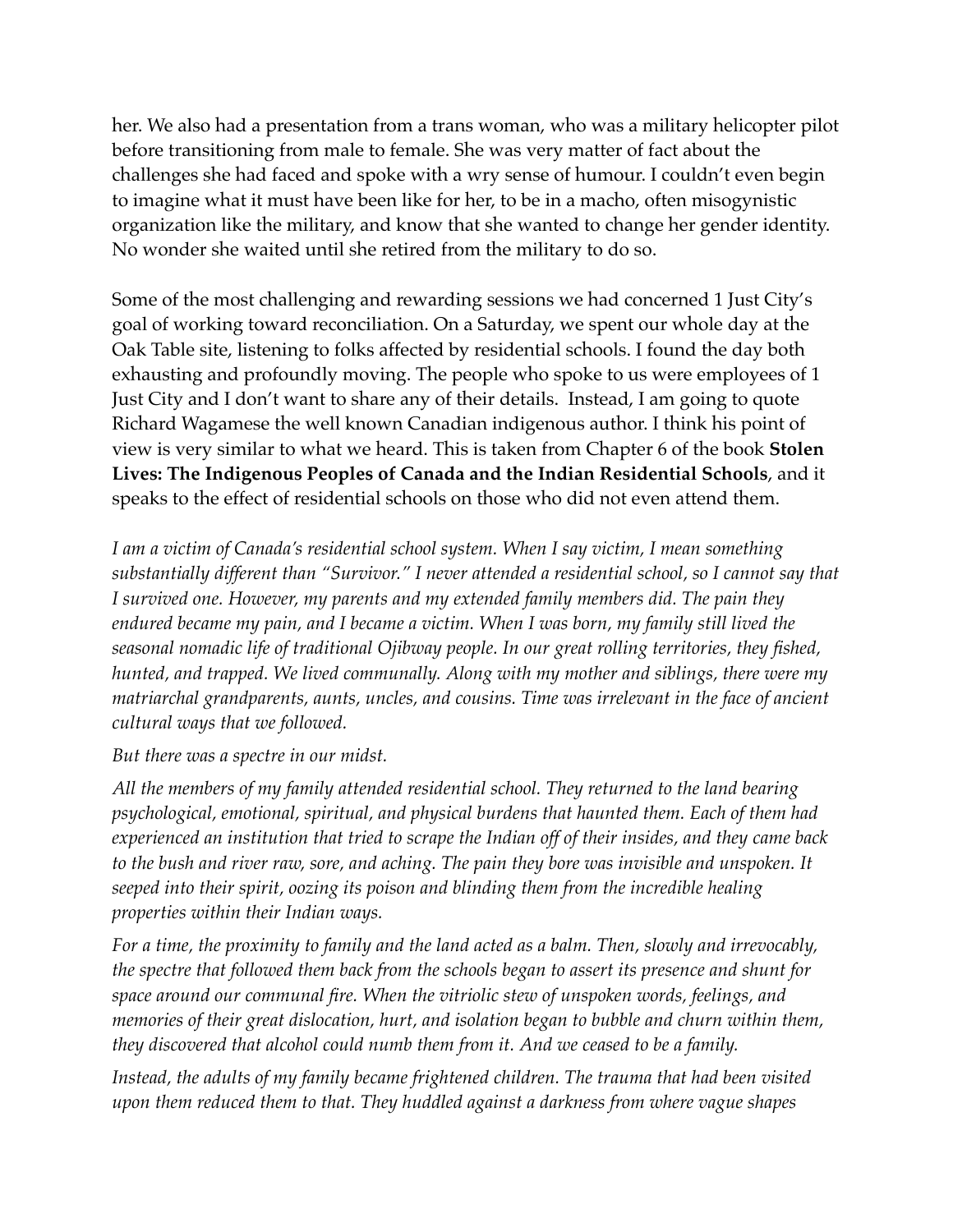*whispered threats and from where invasions of their minds, spirits, and bodies roared through the blackness to envelop and smother them again. They forgot who they were. They struck back vengefully, bitterly, and blindly as only hurt and frightened children could do.*

That's a pretty potent description of the effects of residential schools, and one that we heard from several people over the course of that day. I was humbled by people's willingness to share stories of such deep hurt and trauma – and they did it with a sense of joy and thanksgiving, and told us they were grateful for the chance to share their stories.

If you're interested in further reading, I would recommend Richard Wagemese's writings to you – in particular I enjoyed the novel *Ragged People* which tells the story of a group of homeless people who win the lottery – there's a whole lot to unpack in that book about poverty, food insecurity and residential school trauma.

That's certainly not all I learned, but I hope it gives you a taste of it. I would like to talk now about my volunteer experiences. As a part of the course requirements, we were asked to volunteer at all three 1 Just City sites. Covid, bad weather and general busyness meant that I didn't get around to that until May, but I did have the chance to do a volunteer shift at all three sites. In every case, I was made to feel welcome and appreciated. On Wednesday, May 4 I went to the West Broadway site and served dinner. One of my fellow students in the course was there at the same time, which made it a lot less intimidating. It wasn't too busy and everyone was friendly, both workers and clients. On Tuesday May 10th I went to Oak Table to serve lunch. That place is a welloiled machine!! They had a lot of volunteers that day, so I didn't feel as useful as I would have liked to be. I did manage to make a ton of tuna salad! And I saw a different fellow student there. We were also entertained by a vocal group during lunch, which I gather happens fairly frequently. On May 17, I went to the west end site and worked at the drop in. That was my most rewarding experience. I worked with them some of my fellow students. They had a ton of guests so I felt very useful. The time flew by as I prepared and served coffee and sandwiches, and had the chance to visit with some of the people there to eat. I didn't pre-arrange to go with my fellow students, but at least one of them was there every time I went. I am sure that there will continue to be ongoing connections amongst us, as we keep in touch and make plans for continuing to volunteer.

Now for the part that involves you, the members of Immanuel's congregation. I am hoping that we might be able to take a few folks for a tour of the Oak Table site, at Augustine United. The 4,500 square foot basement space was extensively renovated, reopening in 2020. It supports hundreds of guests each week with everything from meals to health services and art classes. It is a beautifully done renovation and is well worth the trip to go see it. I would hope to organize the tour in September, so if you sign up today it is just as a show of interest. We are thinking possibly of combining our tour